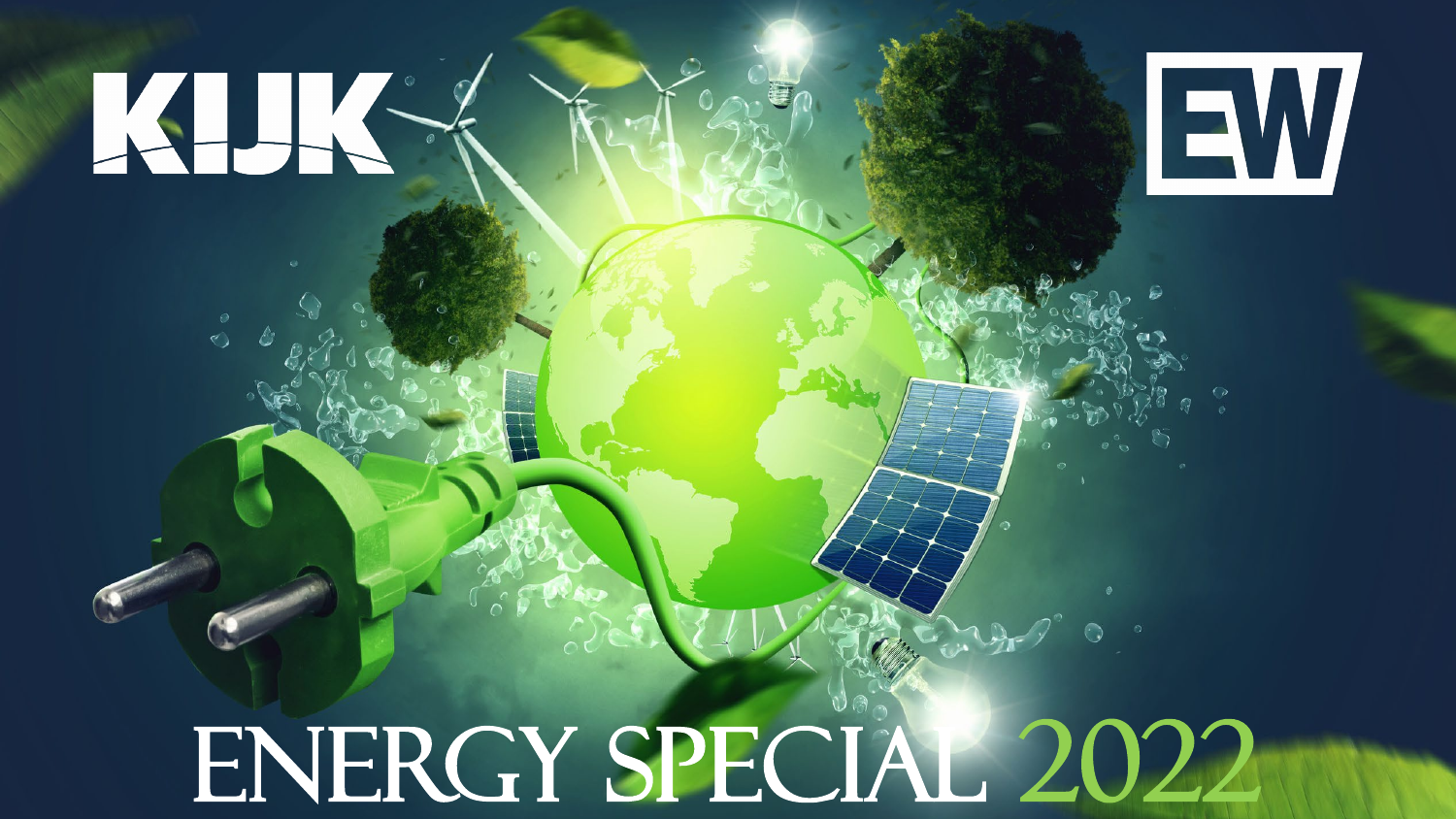## **Energy Special**

**New Skool Media** will release the Energy Special 2022 in KIJK Magazine and EW Magazine.

The special will be published as a section withing KIJK and EW in the period: **July 2022** and will focus on sustainability and the energy transition. Should I buy solar panels or not? What about heat pumps? Is nuclear energy the way to go or not (and what about the waste)? Will hydrogen play a role or not?

KIJK and EW are going to create clarity with this Energy Special. The section will look at the energy transition from 2 angles:

- 1. the practical solutions that now yield results (EW Magazine perspective)
- 2. the solutions we see in the future (KIJK Magazine perspective).



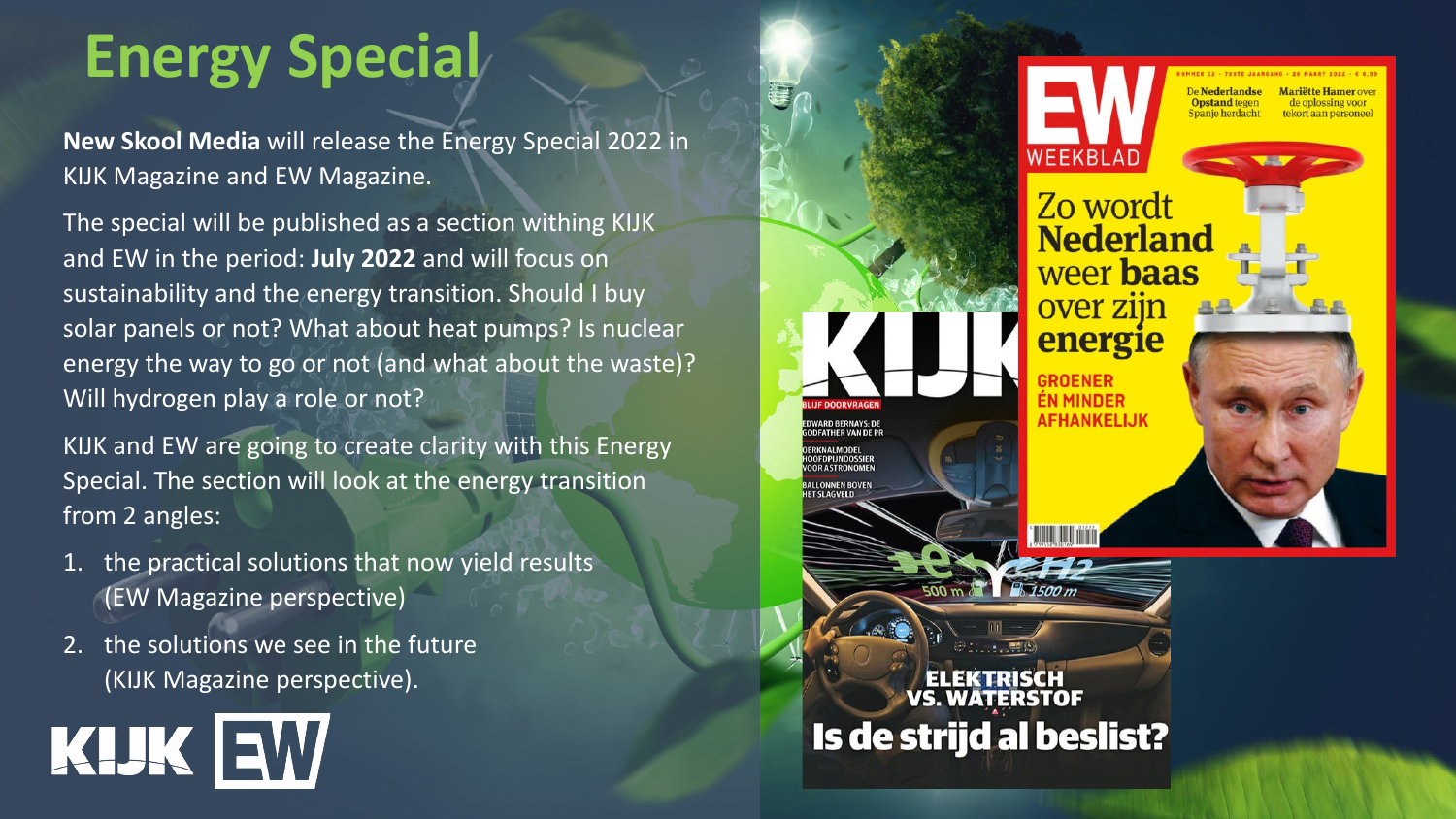## **Readers Profile**

Based on selectivity EW and KIJK \*

Kijk

EW

selectivity 100

strong interest in science and engineering

500 25+ years, own net income €5000.- and more

> 25+ years, high social class, interested in personal finance

renovation plans next year

 $\Theta$ 

100

200

300

400

# KIJK EW

#### Source: NPDM 2021

*\*) The selectivity index indicates how specific the target audience is represented in the reader group of EW and KIJK (base= 100)*

#### **FLIJK EDWARD BERNAYS: DE<br>GODFATHER VAN DE PR** OERKNALMODEL<br>HOOFDPIJNDOSSIER<br>VOOR ASTRONOMEN **BALLONNEN BOVEN IET SLAGVELD**  $R$ 1500 $m$ m 002 ELEKTRISCH<br>VS. WATERSTOF Is de strijd al beslist?

**Gross reach**

**of which**

**60,500** 

**IJF DOORVRAGEN** 

#### De Nederlandse **EW and Kijk: Opstand tegen** Spanie herdacht **440,700 m/f EEKBLAD** Zo wordt **business reach Nederland** weer **baas** ' ziin ær energie

.<br>Iummer 12 - 785te Jaargang - 26 Maart 2022 - C 6,99

**Mariëtte Hamer over** de oplossing voor

tekort aan personeel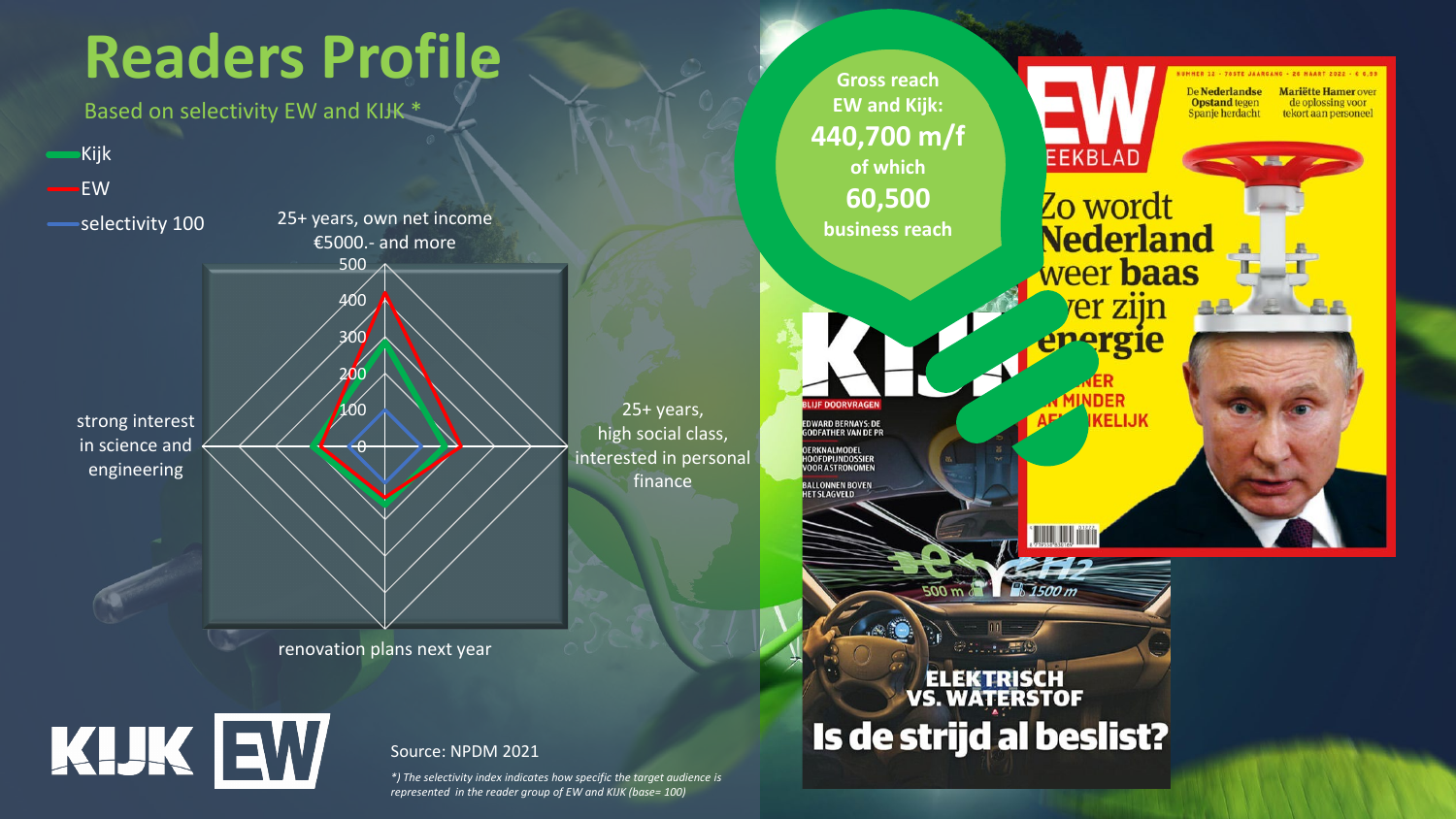### **Readers Profile**

Based on selectivity EW and KIJK \*

Spending more on environmentally friendly products than environment EW selectivity 100

Strong interest in sustainability

Kijk

Purchase plans 100% electric car and/or Hybrid

 $\theta$ 

50

100

150

200

250

KIJK EW

#### Source: NPDM 2021

25+ years, house ownerse

*\*) The selectivity index indicates how specific the target audience is represented in the reader group of EW and KIJK (base= 100)*

Renovation plans with environmentally conscious choice

#### **IJF DOORVRAGEN FLIJK EDWARD BERNAYS: DE<br>GODFATHER VAN DE PR** ERKNALMODEL **TOOFDPIJNDOSSIER<br>/OOR ASTRONOMEN BALLONNEN BOVEN IET SLAGVELD**  $R$  1500 $m$ m 002 ELEKTRISCH<br>VS. WATERSTOF Is de strijd al beslist?

**440,700 m/f EEKBLAD** Zo wordt **business reach**ær

**Gross reach EW and Kijk:**

**of which**

**60,500** 

' ziin erergie

**Nederland** weer **baas** 

De Nederlandse **Mariëtte Hamer over Opstand tegen** de oplossing voor Spanie herdacht tekort aan personeel

.<br>IUMMER 12 - 785TE JAARGANG - 26 MAART 2022 - C 6,99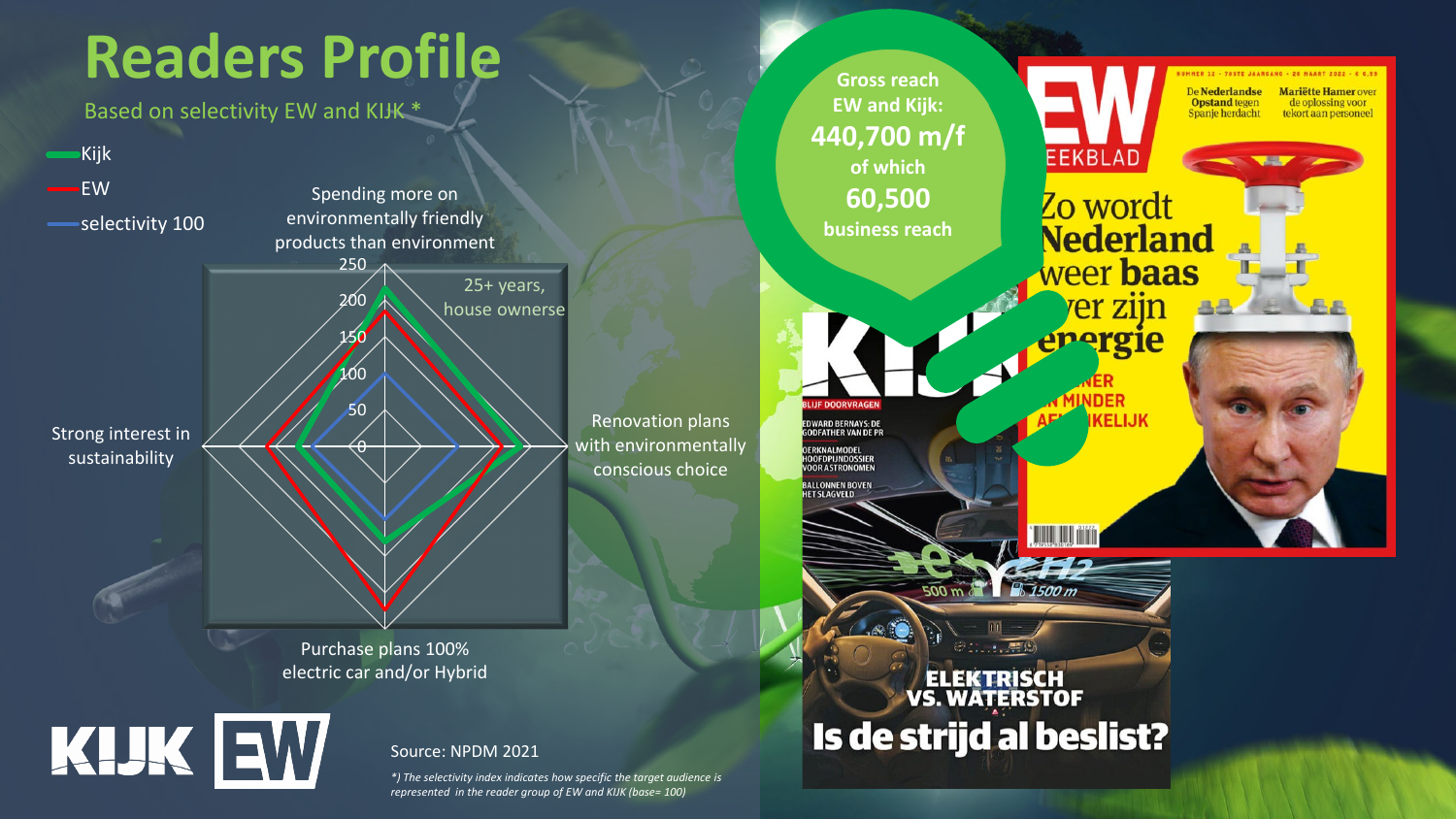## **Publication & Prices**

**Publication**: EW 8th of July & Kijk 19th of July Deadline material advertisement: 28th of June

| Rates (in EW ánd KIJK) |  |          |  | (normal rate) |
|------------------------|--|----------|--|---------------|
| $2/1$ page:            |  | € 12,200 |  | (E 30, 245)   |
| $1/1$ page:            |  | € 8,000  |  | (E 16, 174)   |

**Your story online + newsletter package € 2,500\*** 1x article online, and 1x advertorial in newsletter EW, and 1x advertorial in newsletter Kijk, and 1x advertorial in EW bulletin Total reach newsletter subscribers: 190,097 \*) normal rate: € 7,850.

**Other media:** Tailormade solutions based KPI/budget

All prices excl. VAT